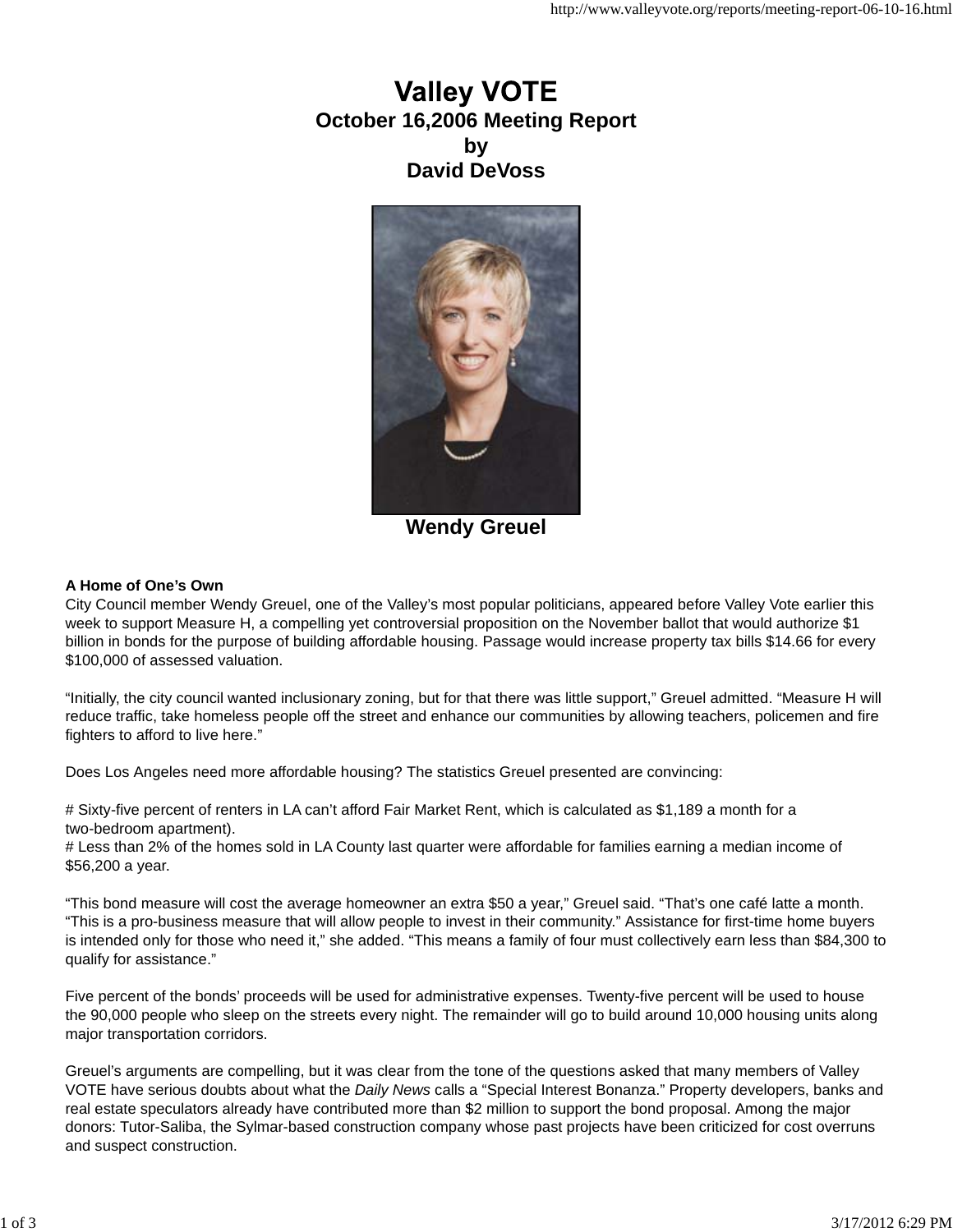A last-minute substitute for Richard Katz, the scheduled speaker who was unable to appear, Greuel deserved and received thanks for her presentation, which also contained the good news that the city plans to review the present Rent Stabilization Ordinance, which many people feel now contributes to the lack of affordable housing.

### **Time to Party!**

Enjoy delicious food, great conversations and meet fascinating people who care about the San Fernando Valley at a Sunday, October 29 garden party hosted by Valley VOTE. The event will take place at the home of Richard and Barbara Leyner 17312 Dearborn St. in Northridge between 4:30 p.m. and 8:30 p.m. Meet some of the Valley's most dedicated political leaders in a relaxed, informal setting. Admission is \$30 per person. Call (818) 933-5980 or email kmelanson@naicapital.com to RSVP.

# **Clean Money Campaigns – Now or Never?**

**Robin Gilbert** reminds us that Proposition 89 will be on the November ballot. It will raise corporate and banking taxes by \$200 million a year to pay for the public financing of state campaigns, cap donations to state candidates and limit the amount contributors can give to candidates and political parties. For additional information about "The Clean Money and Fair Elections Act" go to www.89now.org.

On October 24 at 9:30 a.m. the LA City Ethics Commission will meet to consider enacting a system of full public financing for city elections. There will be time for public comments. The meeting will be in City Hall room 1070 on the 10th floor.

# **Flying Away**

The LAX continues to plan for its modernization, reports **Denny Schneider** . The sixth set of public meetings will be held Wednesday evening October 25 and also on Saturday morning October 28 to address issues pertaining to the lengthening and spacing of the North runway.

Simultaneously, LAWA has floated eight ambitious project alternatives to expand the fluidity of the present airport. Each is very expensive. They claim none of the alternatives will increase capacity because there is a Settlement Agreement in force until 2020. After that date, however, simple modifications and loading gate additions could rapidly increase airport capacity and surrounding traffic. There are rumors that LAWA is bidding for the Radisson Hotel located directly across from the LAX entrance to the Central Terminal Area.

Recently, the largest single building contract in City History—about \$576 million—has been approved to improve the Bradley International Terminal. All of the work will be completed while the building continues operations.

Finally, LAWA has established a new remote baggage check in service at the Van Nuys FlyAway - 7610 Woodley Avenue, Van Nuys in the San Fernando Valley (intersection of Woodley Avenue and Saticoy Street). The check-in service fee is \$5 per person with up to two bags, each of which must be 50-pounds or less. Tickets for the Van Nuys FlyAway non-stop bus services to LAX cost \$3 one way (\$6 roundtrip), \$2 for children 2 to 12 years old (\$4 roundtrip), and free for children younger than 2 years.

#### **Free Falling on Ventura Boulevard**

**Polly Ward**, who monitors Neighborhood Councils for Valley VOTE**,** says there is a growing issue of street front dealers of medical marijuana in the South East Valley. There are now 14 of these dealers in the North Hollywood/Studio City area, four of which are on Ventura Blvd, from Lankershim to Whitsett. The problem stems from the conflict between Federal, State, County, and City laws (or absence of such laws). "The solution would seem to be some coherent regulation of production, processing and selling of this product," says Ward, "which is now sold without supervision or taxation."

"The problem is that people are breaking into the store fronts and stealing the marijuana," explained council member **Wendy Greuel**, adding that "there is consensus that these places are legal because of the state initiative."

Some NCs are also concerned, reports Ward, about the suspected vulnerability of electronic voting machines to manipulation and fraud. Additional unhappiness on the NC front is emerging over the behavior of the Department of Neighborhood Empowerment Interim General Manager Lisa Sarno. Sarno has been confirmed for another six months as Interim Manager, but some NC members complain Sarno has been slow to respond to problems with elections.

#### **Save the Lankershim Train Depot**

Thousands of people pass it every day but few stop to appreciate the 111-year old Southern Pacific train depot which sits on the west side of Lankershim Blvd. next to the Metro Orange Line station. The oldest building in North Hollywood, the depot served as the departure point for Chatsworth stone sent south to build the Port of Los Angeles and fruit sent east. Once a terminus for Pacific Electric Red Cars, the depot was placed on the national register of historic places in 1984 but